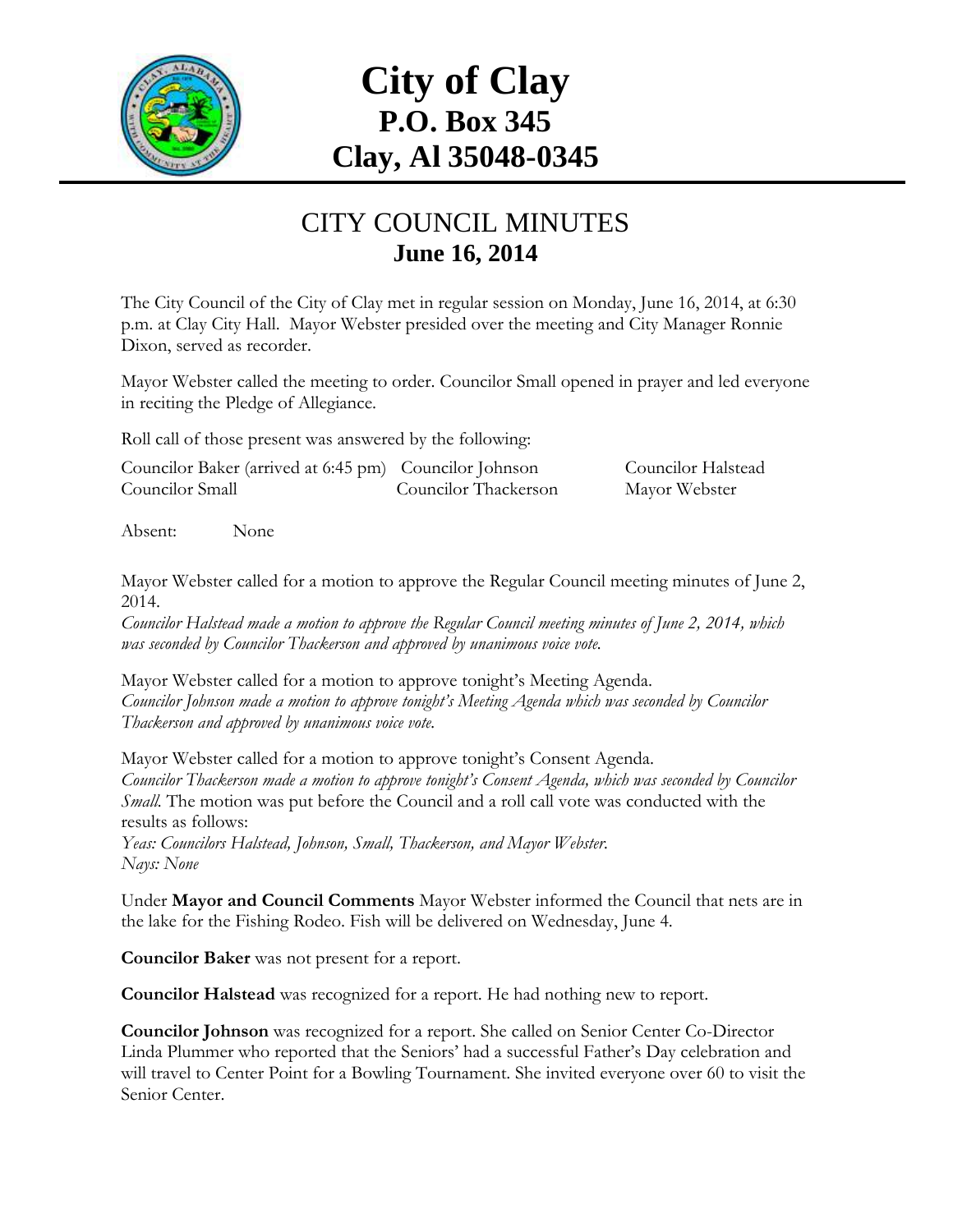

## **CITY OF CLAY CITY COUNCIL MINUTES June 16, 2014**

**Councilor Small** was recognized for a report. He discussed the popularity of the Library's Summer Reading Program and the progress of paving Old Springville Road.

**Councilor Thackerson** was recognized for a report**.** He reported that the architect presented plans for ADA compliant restrooms and parking lots at Cosby Lake Park. He also announced that the Fun Run raised almost \$1,000.00 to donate to Camp Smile-a-Mile. He announced that the fishing rodeo had approximately 290 kids under 10 years old and almost 300 kids over 10 years old attend.

Mayor Webster recognized Dusty Underwood of Center Point Fire District. Mayor Webster recognized Mr. Brett King and Mr. Shay Shelnutt, candidates for Alabama State Senate District 17. Mr. King spoke of the importance of Clay and asked the voters to come out and vote for him in the run off. He invited everyone to attend a forum in Hayden and Oneonta. Mr. Shelnutt stated that he originally won the Clay box, reviewed his stance, and asked the voters to support him.

**Councilor Baker** entered the meeting and was recognized for a report. He stated that the Public Safety Committee will meet on Monday, June 23.

Under **Reading of Petitions, Applications, Complaints, Appeals, Communications, etc.,** Mayor Webster announced that there were none.

Under the **City Manager's Report**, City Manager Ronnie Dixon reported the account balances in the General Fund = \$279,877.18; Senior Citizens Fund = \$3,067.86; Library Fund  $= $15,514.29$ ; Contractors Bond  $= $168,721.92$ ; Capital Improvement Fund  $= $108,034.22$ ; 4 & 5 Cent Gasoline Fund = \$26,949.50; 7 Cent Gasoline Fund = \$242,079.97; Road Project Fund = \$175,000.00; Contingency Fund = \$175,000.00; BBT Fund= \$18,750.00; Ballpark Revenue YTD= \$62,321.87; and Ballpark Expense YTD= -\$62,316.25.

Mr. Dixon discussed the Byars and Wright Insurance Company cursory review of the City's insurance policies through AMIC. The recommendation is not to change insurance company, but to change insurance agent and make Byars and Wright the agent of record. He asked the Council to allow him to sign an agency letter to make Byars and Wright the agent of record for the City. The Council discussed the review and opted to wait until the next Council meeting to allow time for the Council to review the company.

Mr. Dixon then read aloud a letter from a resident commending the Public Works Department for their effort.

Mr. Dixon then read a press release from the City announcing that the City of Clay will begin renewing car tags on August 4 for residents only.

Under **Resolutions, Ordinances, Orders and Other Business** Mayor Webster called for a motion to enter into Unanimous Consent.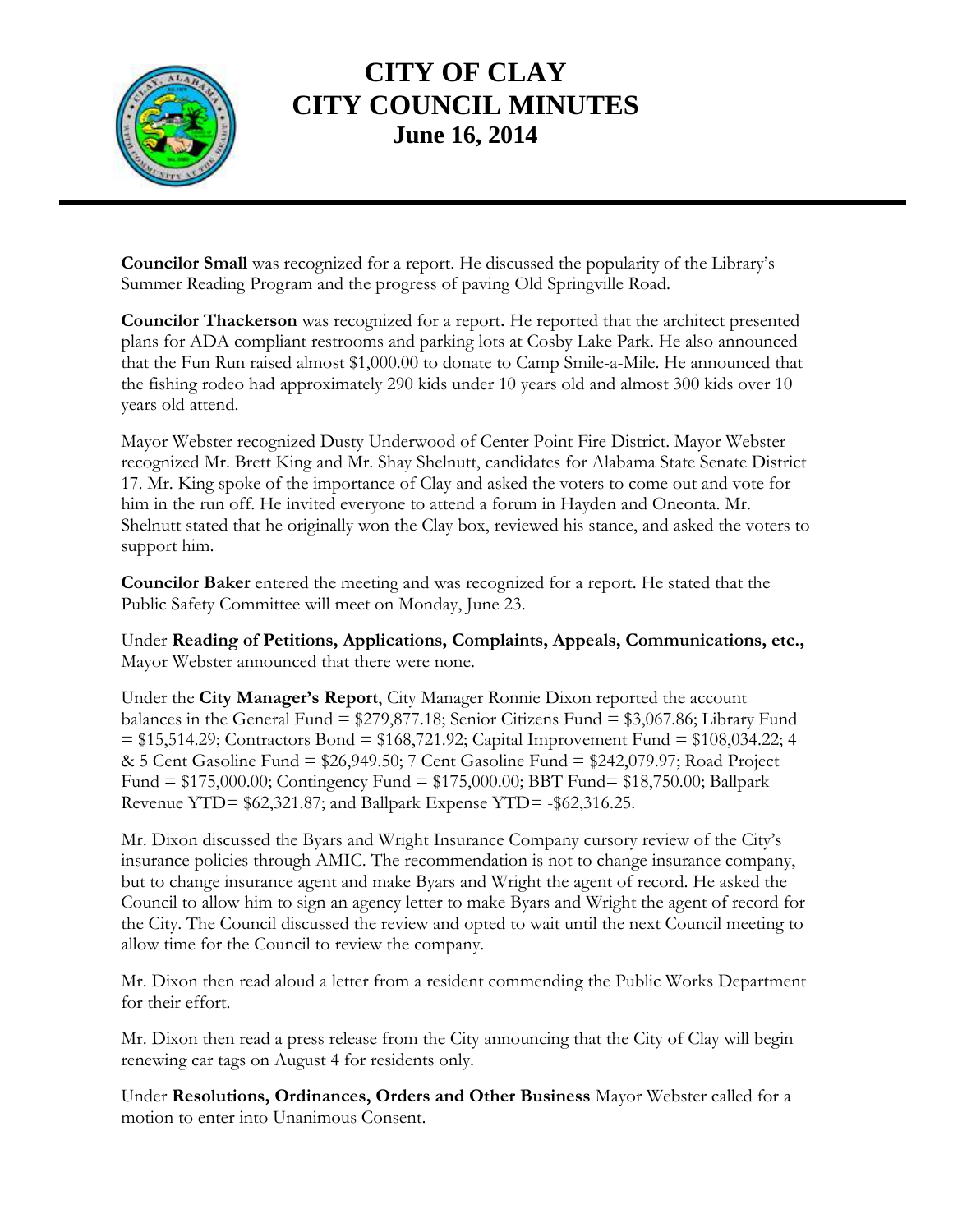

#### **CITY OF CLAY CITY COUNCIL MINUTES June 16, 2014**

*Councilor Small made a motion to suspend the regular rules of order and enter into Unanimous Consent, which was seconded by Councilor Johnson.* The motion was put before the Council and a roll call vote was conducted with the results as follows:

*Yeas: Councilors Baker, Halstead, Johnson, Small, Thackerson, and Mayor Webster. Nays: None*

Mayor Webster introduced Ordinance 2014-03, An Ordinance Establishing a Local Convenience Issuance Fee for Renewal of Automobile Tags in Clay, Alabama, which was read by City Manager Ronnie Dixon.

*Councilor Thackerson made a motion to approve Ordinance 2014-03, which was seconded by Councilor Small.*  The motion was put before the Council and a roll call vote was conducted with the results as follows:

*Yeas: Councilors Baker, Halstead, Johnson, Small, Thackerson, and Mayor Webster. Nays: None*

Mayor Webster introduced Resolution 2014-13, A Resolution Amending Resolution 2013-34, Designating School Committee Meetings, which was read by City Manager Ronnie Dixon. *Councilor Johnson made a motion to approve Resolution 2014-13, which was seconded by Councilor Thackerson.* The motion was put before the Council and a roll call vote was conducted with the results as follows:

*Yeas: Councilors Baker, Halstead, Johnson, Small, Thackerson, and Mayor Webster. Nays: None*

Mayor Webster introduced Resolution 2014-14, A Resolution to Authorize the Mayor to Enter Into a Community Development Block Grant Program Agreement, which was read by City Manager Ronnie Dixon.

*Councilor Johnson made a motion to approve Resolution 2014-14, which was seconded by Councilor Halstead.*  The motion was put before the Council and a roll call vote was conducted with the results as follows:

*Yeas: Councilors Baker, Halstead, Johnson, Small, Thackerson, and Mayor Webster. Nays: None*

Mayor Webster called an end to Unanimous Consent and called for **Public Comments** and recognized Ms. Carol Foster who identified herself as living at 8061 Lizmore Lane. Ms. Foster asked if Jefferson County would be paving Old Springville Road up to Clayton Road. Mayor Webster and Councilor Small stated that the County will not pave that far. Ms. Foster expressed concern that she could not determine the sides of the road because of curves and drivers using their high beam lights. Mayor Webster answered that the stripes and markers will help with that problem.

Mayor Webster recognized Mr. Chuck Agnew who identified himself as living at 6340 Yellowhammer Drive. Mr. Agnew praised the Mayor for taking time to drive youth to Gulf Shores.